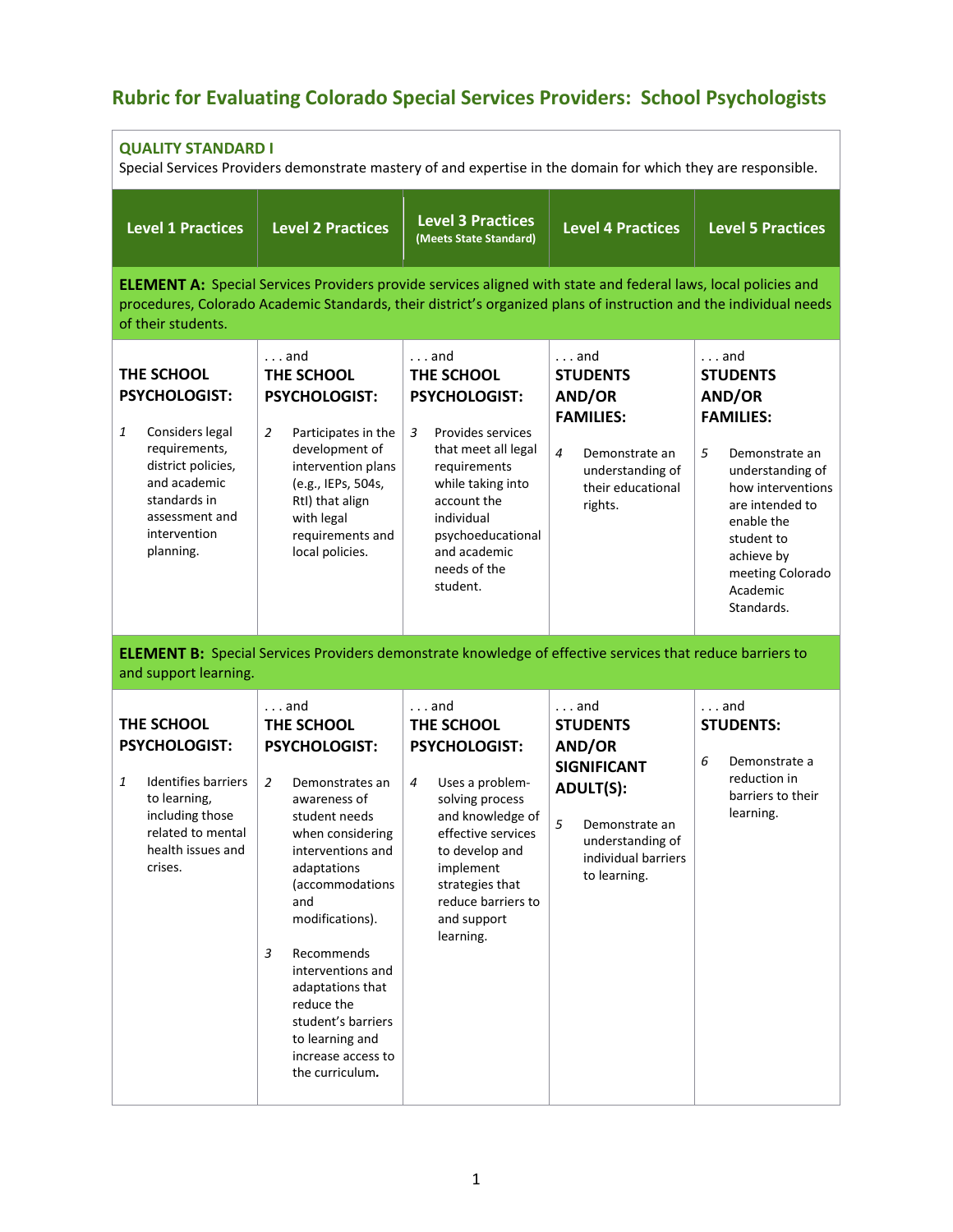| <b>QUALITY STANDARD I</b><br>Special Services Providers demonstrate mastery of and expertise in the domain for which they are responsible.                                                                                                                                                               |                                                                                                                                                                                                                                                                                                                   |                                                                                                                                                                                                                                                                                                                                                                                                 |                                                                                                                                                                                                                                                                                                                                              |                                                                                                                                                                                                                |  |
|----------------------------------------------------------------------------------------------------------------------------------------------------------------------------------------------------------------------------------------------------------------------------------------------------------|-------------------------------------------------------------------------------------------------------------------------------------------------------------------------------------------------------------------------------------------------------------------------------------------------------------------|-------------------------------------------------------------------------------------------------------------------------------------------------------------------------------------------------------------------------------------------------------------------------------------------------------------------------------------------------------------------------------------------------|----------------------------------------------------------------------------------------------------------------------------------------------------------------------------------------------------------------------------------------------------------------------------------------------------------------------------------------------|----------------------------------------------------------------------------------------------------------------------------------------------------------------------------------------------------------------|--|
| <b>Level 1 Practices</b>                                                                                                                                                                                                                                                                                 | <b>Level 2 Practices</b>                                                                                                                                                                                                                                                                                          | <b>Level 3 Practices</b><br>(Meets State Standard)                                                                                                                                                                                                                                                                                                                                              | <b>Level 4 Practices</b>                                                                                                                                                                                                                                                                                                                     | <b>Level 5 Practices</b>                                                                                                                                                                                       |  |
| <b>ELEMENT C:</b> Special Services Providers demonstrate knowledge of their professions and integrate evidence-<br>based practices and research findings into their services.                                                                                                                            |                                                                                                                                                                                                                                                                                                                   |                                                                                                                                                                                                                                                                                                                                                                                                 |                                                                                                                                                                                                                                                                                                                                              |                                                                                                                                                                                                                |  |
| THE SCHOOL<br><b>PSYCHOLOGIST:</b><br>$\mathbf{1}$<br>Understands the<br>concept of<br>evidence-based<br>psychoeducational<br>practices.<br>$\overline{2}$<br>Understands the<br>importance of<br>prevention,<br>intervention, and<br>crisis planning and<br>response in the<br>learning<br>environment. | $\ldots$ and<br>THE SCHOOL<br><b>PSYCHOLOGIST:</b><br>3 Makes<br>connections<br>between student<br>data and evidence-<br>based<br>psychoeducational<br>practices.<br>Identifies<br>$\overline{4}$<br>strategies and key<br>components for<br>prevention,<br>intervention, and<br>crisis planning and<br>response. | $\ldots$ and<br>THE SCHOOL<br><b>PSYCHOLOGIST:</b><br>5<br>Contributes to<br>the design,<br>implementation,<br>and evaluation of<br>evidence-based<br>plans and<br>activities related<br>to: prevention,<br>intervention, and<br>crisis response<br>and recovery.<br>6<br>Demonstrates<br>knowledge of<br>effective threat<br>and suicide risk<br>assessment and<br>intervention<br>procedures. | $\ldots$ and<br><b>STUDENTS</b><br>AND/OR<br><b>SIGNIFICANT</b><br><b>ADULT(S):</b><br>$\overline{z}$<br>Demonstrate an<br>awareness of<br>evidence-based<br>practices and<br>strategies to meet<br>individual student<br>needs.<br>8<br>Demonstrate an<br>awareness of<br>crisis-related<br>resources and<br>school/district<br>procedures. | $\ldots$ and<br><b>STUDENTS</b><br>AND/OR<br><b>SIGNIFICANT</b><br><b>ADULT(S):</b><br>9<br>Apply newly<br>learned<br>strategies.<br>Access crisis-<br>10<br>related resources<br>and services<br>when needed. |  |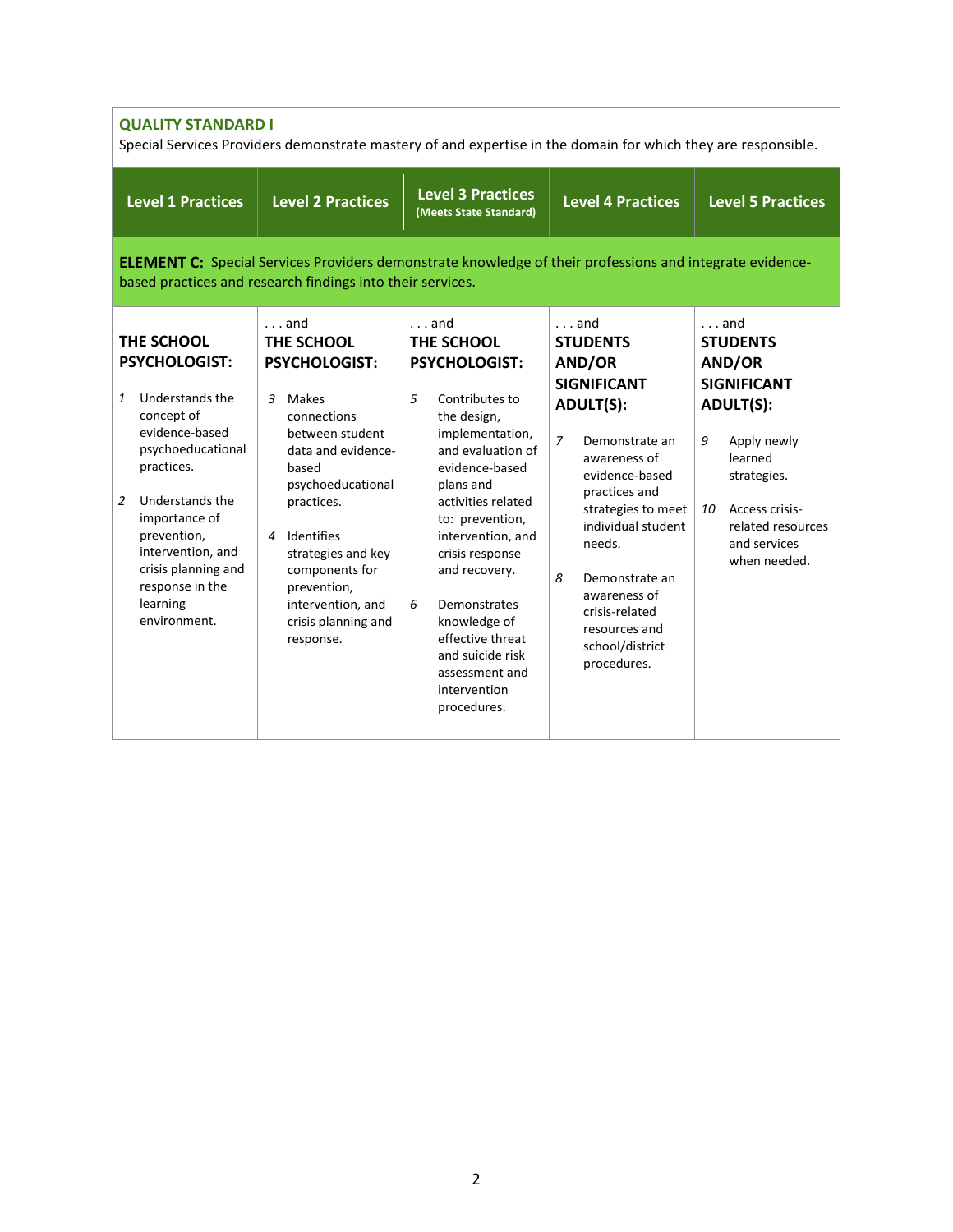| <b>QUALITY STANDARD II</b><br>Special Services Providers support or establish safe, inclusive, and respectful learning environments for a diverse<br>population of students.                                                                                                     |                                                                                                                                                                                                                                                                                      |                                                                                                                                                                                                                                            |                                                                                                                                                                                                                        |                                                                                                                                                                                                                            |
|----------------------------------------------------------------------------------------------------------------------------------------------------------------------------------------------------------------------------------------------------------------------------------|--------------------------------------------------------------------------------------------------------------------------------------------------------------------------------------------------------------------------------------------------------------------------------------|--------------------------------------------------------------------------------------------------------------------------------------------------------------------------------------------------------------------------------------------|------------------------------------------------------------------------------------------------------------------------------------------------------------------------------------------------------------------------|----------------------------------------------------------------------------------------------------------------------------------------------------------------------------------------------------------------------------|
| <b>Level 1 Practices</b>                                                                                                                                                                                                                                                         | <b>Level 2 Practices</b>                                                                                                                                                                                                                                                             | <b>Level 3 Practices</b><br>(Meets State Standard)                                                                                                                                                                                         | <b>Level 4 Practices</b>                                                                                                                                                                                               | <b>Level 5 Practices</b>                                                                                                                                                                                                   |
|                                                                                                                                                                                                                                                                                  | <b>ELEMENT A:</b> Special Services Providers foster a safe, accessible, and predictable learning environment<br>characterized by acceptable student behavior and efficient use of time in which each student has a positive,<br>nurturing relationship with caring adults and peers. |                                                                                                                                                                                                                                            |                                                                                                                                                                                                                        |                                                                                                                                                                                                                            |
| THE SCHOOL<br><b>PSYCHOLOGIST:</b>                                                                                                                                                                                                                                               | $\ldots$ and<br>THE SCHOOL<br><b>PSYCHOLOGIST:</b>                                                                                                                                                                                                                                   | $\ldots$ and<br>THE SCHOOL<br><b>PSYCHOLOGIST:</b>                                                                                                                                                                                         | $\ldots$ and<br><b>STUDENTS:</b><br>$\overline{7}$<br>Perceive the                                                                                                                                                     | and<br><b>STUDENTS:</b><br>Participate in<br>9                                                                                                                                                                             |
| 1<br>Recognizes the<br>importance of an<br>educational<br>environment in<br>which students<br>feel safe,<br>connected, and<br>experience a<br>caring<br>relationship.<br>2<br>Recognizes the<br>importance of<br>establishing<br>behavioral<br>expectations for<br>all students. | 3<br>Models empathy<br>and respect among<br>students and<br>significant adults.<br>Structures support<br>4<br>and/or services to<br>minimize<br>interruption of<br>instructional time.                                                                                               | 5 Promotes a safe<br>and accessible<br>environment that<br>fosters positive,<br>nurturing<br>relationships.<br>Delivers supports<br>6<br>and/or services in<br>a way that<br>maximizes<br>learning time.                                   | school climate as<br>positive, safe, and<br>caring.<br>and<br><b>SIGNIFICANT</b><br><b>ADULT(S):</b><br>8<br>Develop an<br>awareness of<br>effective strategies<br>that address<br>behavioral needs<br>and challenges. | activities that foster<br>positive and<br>nurturing<br>relationships.<br>$\ldots$ and<br><b>SIGNIFICANT</b><br><b>ADULT(S):</b><br>10 Use effective<br>strategies to<br>increase positive<br>student behaviors.            |
| community.                                                                                                                                                                                                                                                                       | <b>ELEMENT B:</b> Special Services Providers understand and respond to diversity within the home, school, and                                                                                                                                                                        |                                                                                                                                                                                                                                            |                                                                                                                                                                                                                        |                                                                                                                                                                                                                            |
| THE SCHOOL<br><b>PSYCHOLOGIST:</b><br>Understands that<br>1<br>student and<br>family<br>backgrounds,<br>cultures, and<br>experiences may<br>influence<br>development,<br>behavior, and<br>school<br>performance.                                                                 | $\ldots$ and<br>THE SCHOOL<br><b>PSYCHOLOGIST:</b><br>Considers student<br>$\overline{2}$<br>and family<br>backgrounds,<br>cultures, and<br>experiences in<br>planning<br>psychoeducational<br>services.                                                                             | $\ldots$ and<br>THE SCHOOL<br><b>PSYCHOLOGIST:</b><br>3<br>Demonstrates<br>sensitivity and<br>skills needed to<br>effectively work<br>with and support<br>students, families,<br>and staff from<br>diverse<br>backgrounds and<br>cultures. | $\ldots$ and<br><b>STUDENTS</b><br>AND/OR<br><b>SIGNIFICANT</b><br><b>ADULT(S):</b><br>4 Demonstrate<br>respect for the<br>backgrounds,<br>cultures, and<br>experiences of<br>others in the<br>school setting.         | $\ldots$ and<br><b>STUDENTS</b><br>AND/OR<br><b>SIGNIFICANT</b><br><b>ADULT(S):</b><br>5<br>Actively engage in<br>activities that<br>promote and<br>enhance awareness<br>of diversity in their<br>school and<br>community. |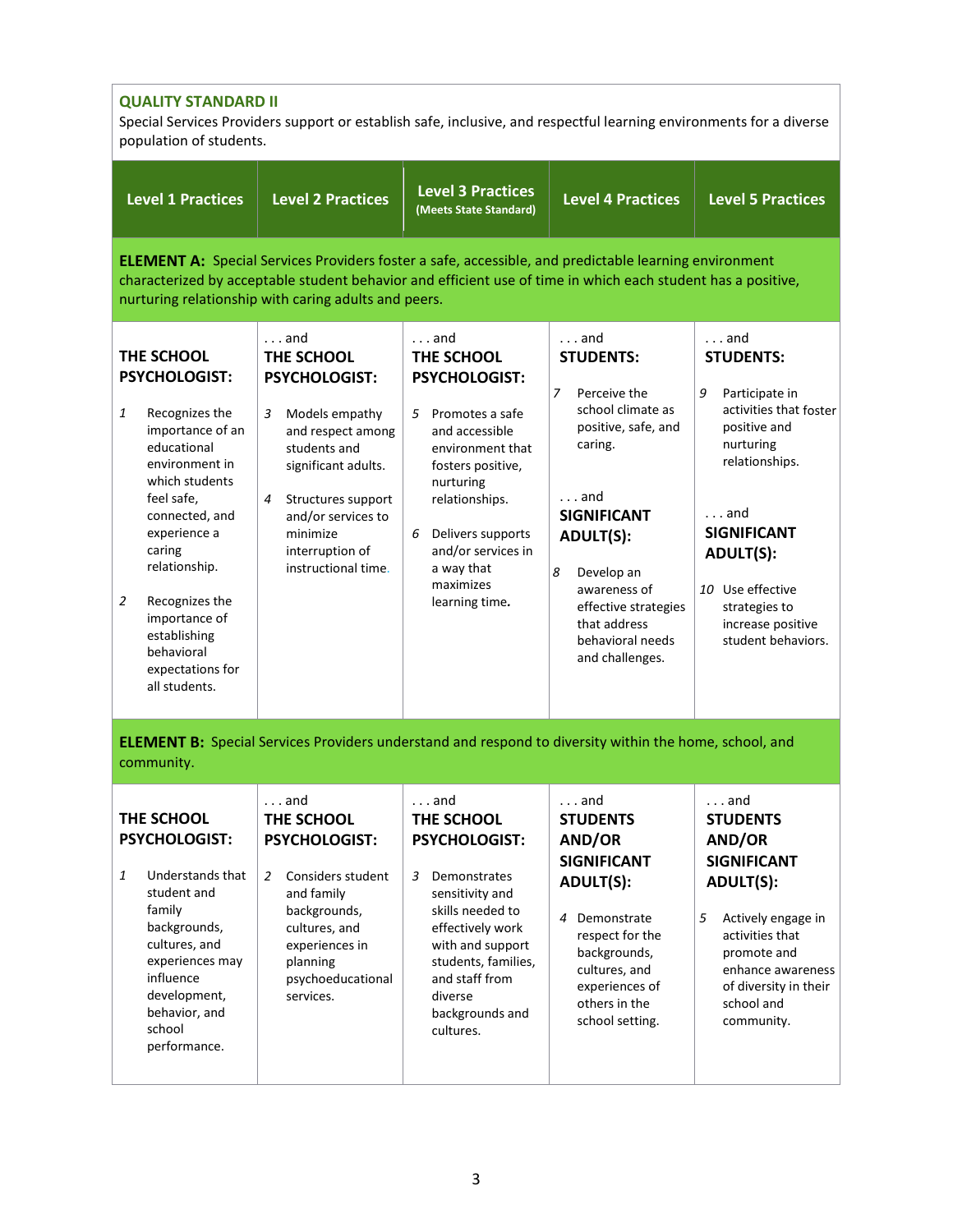| <b>QUALITY STANDARD II</b><br>Special Services Providers support or establish safe, inclusive, and respectful learning environments for a diverse<br>population of students. |                                                                                                                                                                                                                                                                                                                                                                                                                                                |                                                                                                                                                                                                                                                                                                                                 |                                                                                                                                                                                                               |                                                                                                                                                                                                                              |  |  |
|------------------------------------------------------------------------------------------------------------------------------------------------------------------------------|------------------------------------------------------------------------------------------------------------------------------------------------------------------------------------------------------------------------------------------------------------------------------------------------------------------------------------------------------------------------------------------------------------------------------------------------|---------------------------------------------------------------------------------------------------------------------------------------------------------------------------------------------------------------------------------------------------------------------------------------------------------------------------------|---------------------------------------------------------------------------------------------------------------------------------------------------------------------------------------------------------------|------------------------------------------------------------------------------------------------------------------------------------------------------------------------------------------------------------------------------|--|--|
| <b>Level 1 Practices</b>                                                                                                                                                     | <b>Level 2 Practices</b>                                                                                                                                                                                                                                                                                                                                                                                                                       | <b>Level 3 Practices</b><br>(Meets State Standard)                                                                                                                                                                                                                                                                              | <b>Level 4 Practices</b>                                                                                                                                                                                      | <b>Level 5 Practices</b>                                                                                                                                                                                                     |  |  |
|                                                                                                                                                                              | <b>ELEMENT C:</b> Special Services Providers engage students as individuals with diverse needs and interests, across<br>a range of ability levels by adapting services for the benefit of students.                                                                                                                                                                                                                                            |                                                                                                                                                                                                                                                                                                                                 |                                                                                                                                                                                                               |                                                                                                                                                                                                                              |  |  |
| THE SCHOOL<br><b>PSYCHOLOGIST:</b><br>Recognizes<br>1<br>student individual<br>differences and<br>unique situations.                                                         | $\ldots$ and<br>THE SCHOOL<br><b>PSYCHOLOGIST:</b><br>2<br>Demonstrates an<br>understanding of<br>and respect for<br>diversity in<br>development and<br>learning as a<br>foundation for<br>individual student<br>interventions.<br>3<br>Uses procedures<br>and materials that<br>are<br>developmentally<br>appropriate and<br>culturally relevant.                                                                                             | $\ldots$ and<br>THE SCHOOL<br>PSYCHOLOGIST:<br>In collaboration<br>$\overline{4}$<br>with others,<br>addresses<br>students'<br>individual<br>differences and<br>needs through the<br>implementation<br>of supports<br>and/or services.<br>5 Adjusts practices<br>based on<br>individual student<br>characteristics<br>and data. | $\ldots$ and<br><b>STUDENTS:</b><br>6<br>Feel valued as<br>individuals and are<br>engaged in the<br>learning<br>environment.                                                                                  | $\ldots$ and<br><b>STUDENTS:</b><br>7<br>Actively participate<br>in services, as<br>identified by the<br>School<br>Psychologist, that<br>are based on their<br>unique interests,<br>strengths, and<br>needs.                 |  |  |
| benefit of students.                                                                                                                                                         | <b>ELEMENT D:</b> Special Services Providers work collaboratively with the families and/or significant adults for the                                                                                                                                                                                                                                                                                                                          |                                                                                                                                                                                                                                                                                                                                 |                                                                                                                                                                                                               |                                                                                                                                                                                                                              |  |  |
| THE SCHOOL<br><b>PSYCHOLOGIST:</b><br>1<br>Recognizes the<br>importance of an<br>educational<br>environment that<br>is inviting to<br>families and<br>significant adults.    | $\ldots$ and<br>THE SCHOOL<br><b>PSYCHOLOGIST:</b><br>$\overline{2}$<br><b>Builds</b><br>relationships<br>through effective<br>communication<br>with stakeholders<br>(e.g., parents,<br>teachers, other<br>school personnel,<br>policy-makers,<br>and community<br>service<br>providers).<br>3<br>Incorporates<br>information from<br>family and/or<br>outside agencies<br>or community<br>providers into<br>service planning<br>and delivery. | $\ldots$ and<br>THE SCHOOL<br><b>PSYCHOLOGIST:</b><br>4<br>Works<br>collaboratively<br>with families and<br>significant adults<br>to help students<br>meet education<br>and intervention<br>goals.<br>5<br>Demonstrates and<br>shares knowledge<br>of community<br>and/or local<br>resources/<br>services.                      | $\ldots$ and<br><b>STUDENTS</b><br>AND/OR<br><b>SIGNIFICANT</b><br><b>ADULT(S):</b><br>6<br>Increase their<br>involvement and<br>participation in<br>educational<br>planning and<br>ongoing<br>communication. | $\ldots$ and<br><b>STUDENTS</b><br>AND/OR<br><b>SIGNIFICANT</b><br><b>ADULT(S):</b><br>7<br>Access<br>community/<br>local resources/<br>services that<br>foster student<br>development,<br>mental health,<br>and well-being. |  |  |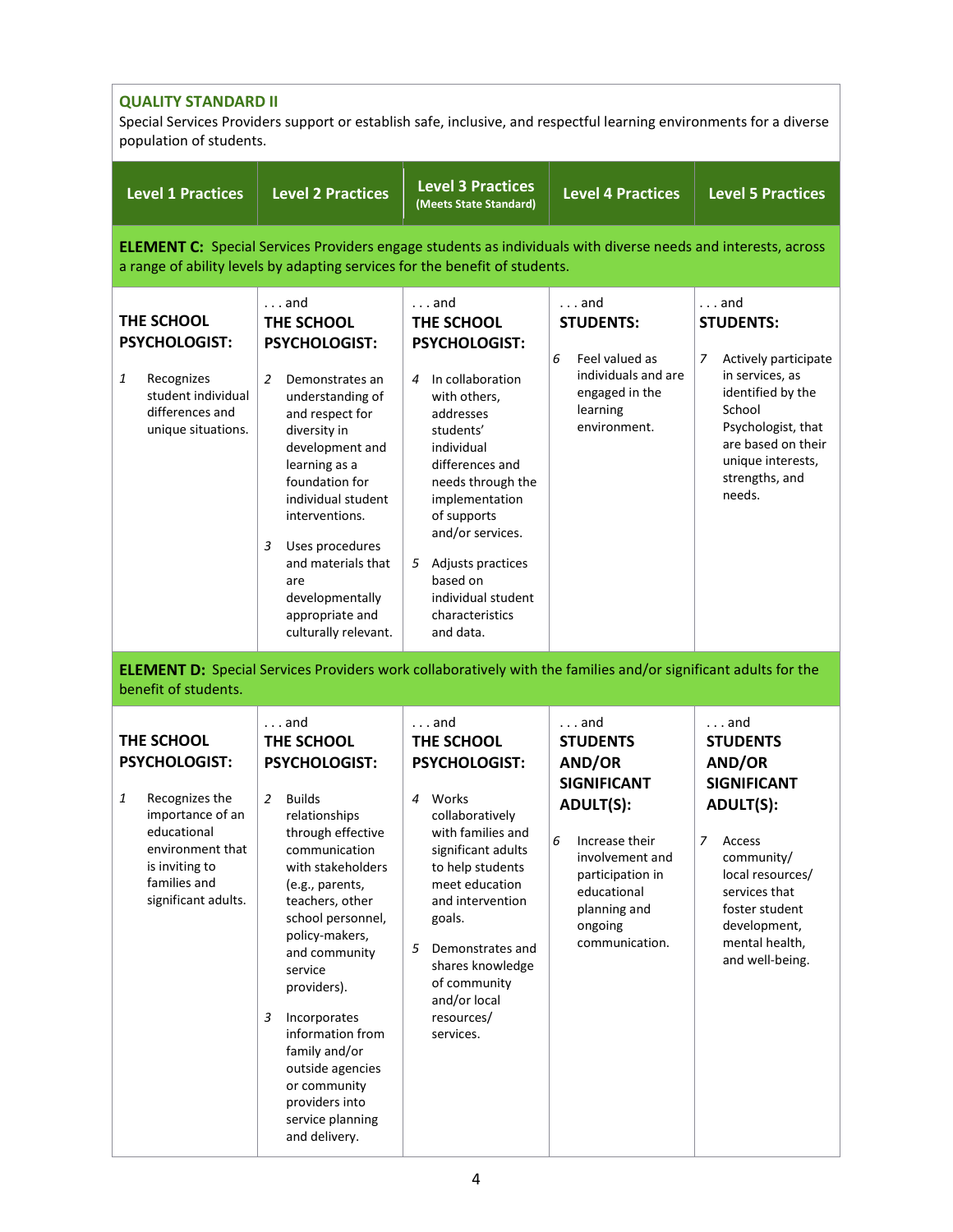| <b>QUALITY STANDARD III</b><br>Special Services Providers plan and deliver effective services in an environment that facilitates learning for their<br>students. |                                                                                                                                                                                                                                                                                                                                              |                                                                                                                                                                                                                                                                                                                                                                                   |                                                                                                                                                                                                                                |                                                                                                                                                                                 |
|------------------------------------------------------------------------------------------------------------------------------------------------------------------|----------------------------------------------------------------------------------------------------------------------------------------------------------------------------------------------------------------------------------------------------------------------------------------------------------------------------------------------|-----------------------------------------------------------------------------------------------------------------------------------------------------------------------------------------------------------------------------------------------------------------------------------------------------------------------------------------------------------------------------------|--------------------------------------------------------------------------------------------------------------------------------------------------------------------------------------------------------------------------------|---------------------------------------------------------------------------------------------------------------------------------------------------------------------------------|
| <b>Level 1 Practices</b>                                                                                                                                         | <b>Level 2 Practices</b>                                                                                                                                                                                                                                                                                                                     | <b>Level 3 Practices</b><br>(Meets State Standard)                                                                                                                                                                                                                                                                                                                                | <b>Level 4 Practices</b>                                                                                                                                                                                                       | <b>Level 5 Practices</b>                                                                                                                                                        |
|                                                                                                                                                                  |                                                                                                                                                                                                                                                                                                                                              | <b>ELEMENT A:</b> Special Services Providers apply knowledge of the ways in which learning takes place, including<br>the appropriate levels of intellectual, physical, social, and emotional development of their students.                                                                                                                                                       |                                                                                                                                                                                                                                |                                                                                                                                                                                 |
| THE SCHOOL<br><b>PSYCHOLOGIST:</b><br>1<br>Recognizes the<br>impact of atypical<br>development and<br>skills deficits on<br>learning and<br>behavior.            | $\ldots$ and<br>THE SCHOOL<br><b>PSYCHOLOGIST:</b><br>2<br>Identifies<br>cognitive,<br>physical, social<br>and emotional<br>influences on<br>learning,<br>development,<br>and behavior.                                                                                                                                                      | $\ldots$ and<br>THE SCHOOL<br><b>PSYCHOLOGIST:</b><br>3<br>Applies<br>knowledge of<br>developmental<br>influences to<br>inform practice<br>and service<br>provision.                                                                                                                                                                                                              | $\ldots$ and<br><b>STUDENTS</b><br>AND/OR<br><b>SIGNIFICANT</b><br><b>ADULT(S):</b><br>$\overline{4}$<br>Demonstrate an<br>understanding of<br>individual child<br>developmental<br>levels and<br>influences.                  | $\ldots$ and<br><b>STUDENTS:</b><br>5<br>Participate in<br>services<br>appropriate for<br>their<br>developmental<br>levels and<br>demonstrate<br>progress.                      |
| delivery.                                                                                                                                                        |                                                                                                                                                                                                                                                                                                                                              | <b>ELEMENT B:</b> Special Services Providers utilize formal and informal assessments to inform planning and service                                                                                                                                                                                                                                                               |                                                                                                                                                                                                                                |                                                                                                                                                                                 |
| THE SCHOOL<br><b>PSYCHOLOGIST:</b><br>Considers the<br>1<br>reliability and<br>validity of<br>assessment tools<br>used.                                          | $\ldots$ and<br>THE SCHOOL<br><b>PSYCHOLOGIST:</b><br>Follows<br>2<br>standardized<br>procedures for<br>administration and<br>scoring of<br>psychoeducational<br>tests.<br>Uses a variety of<br>3<br>assessment<br>instruments and<br>techniques<br>(e.g., interviews,<br>observations, and<br>targeted/<br>diagnostic<br>assessment tools). | and<br>THE SCHOOL<br><b>PSYCHOLOGIST:</b><br>$\overline{4}$<br>Plans, selects and<br>administers<br>multiple valid and<br>reliable formal<br>and/or informal<br>assessment tools.<br>5<br>Analyzes and<br>synthesizes data<br>for decision-<br>making.<br>6<br>Communicates<br>assessment results<br>to colleagues,<br>parents, and/or<br>students in<br>understandable<br>terms. | $\ldots$ and<br><b>STUDENTS</b><br>AND/OR<br><b>SIGNIFICANT</b><br><b>ADULT(S):</b><br>7<br>Demonstrate an<br>understanding of<br>psychoeducational<br>assessment results<br>and individual<br>student strengths<br>and needs. | $\ldots$ and<br><b>ADMINISTRATORS:</b><br>8<br>Consult with the<br>School Psychologist<br>when making<br>systems-level<br>decisions based<br>upon<br>psychoeducational<br>data. |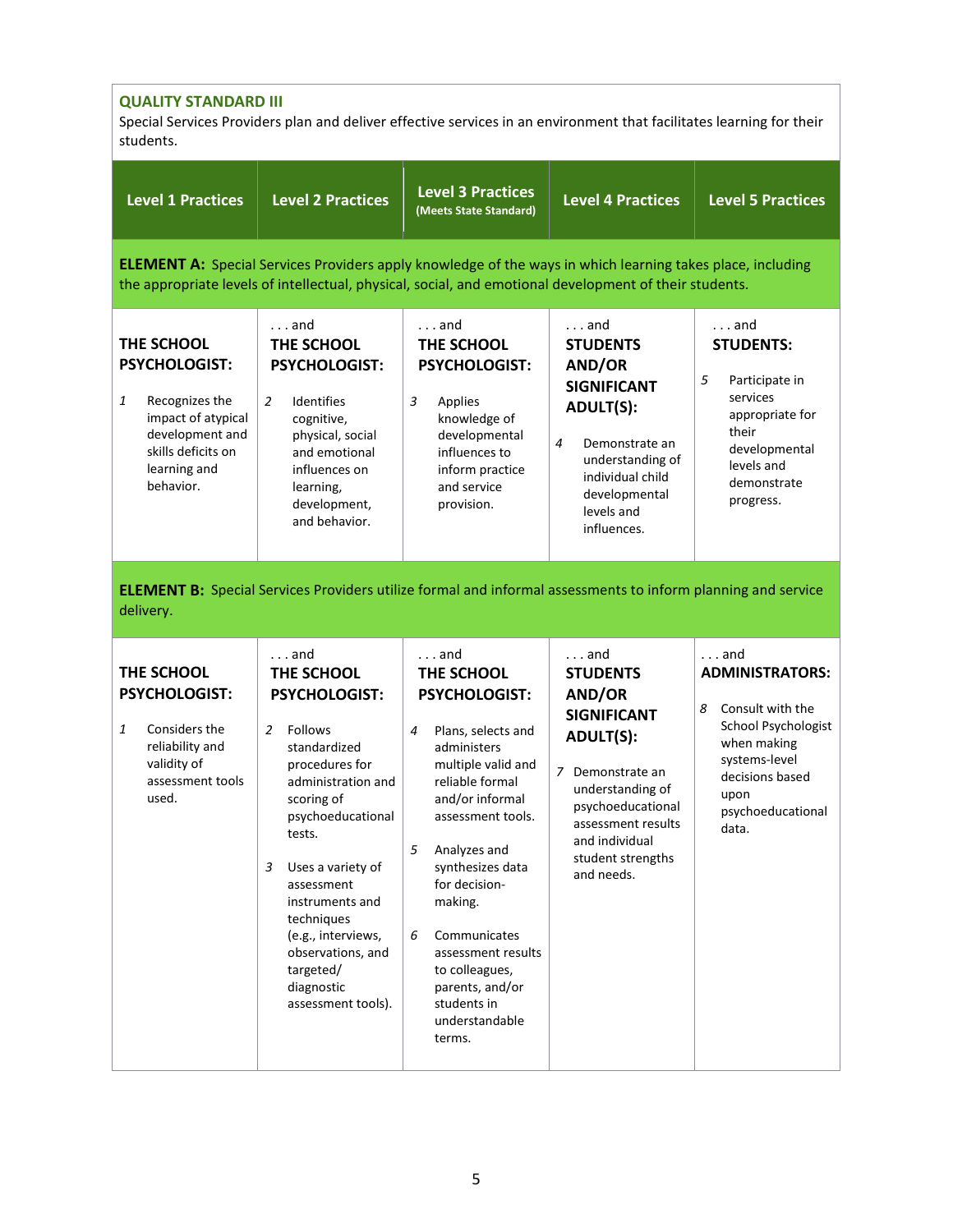## **QUALITY STANDARD III**

students.

Special Services Providers plan and deliver effective services in an environment that facilitates learning for their students.

|                     | <b>Level 1 Practices</b>                                                                                                                                                                                                                                                                                                        | <b>Level 2 Practices</b>                                                                                                                            | <b>Level 3 Practices</b><br>(Meets State Standard)                                                                                                              | <b>Level 4 Practices</b>                                                                                                                                                                                                              | <b>Level 5 Practices</b>                                                                                                                                                          |  |  |
|---------------------|---------------------------------------------------------------------------------------------------------------------------------------------------------------------------------------------------------------------------------------------------------------------------------------------------------------------------------|-----------------------------------------------------------------------------------------------------------------------------------------------------|-----------------------------------------------------------------------------------------------------------------------------------------------------------------|---------------------------------------------------------------------------------------------------------------------------------------------------------------------------------------------------------------------------------------|-----------------------------------------------------------------------------------------------------------------------------------------------------------------------------------|--|--|
|                     | <b>ELEMENT C:</b> Special Services Providers integrate and utilize appropriate available technology to engage<br>students in authentic learning experiences.                                                                                                                                                                    |                                                                                                                                                     |                                                                                                                                                                 |                                                                                                                                                                                                                                       |                                                                                                                                                                                   |  |  |
| 1<br>$\overline{2}$ | THE SCHOOL<br><b>PSYCHOLOGIST:</b><br>Has an awareness<br>of<br>building/district<br>software and<br>technology as<br>appropriate to<br>the professional<br>role.<br>Complies with<br>legal<br>requirements and<br>ethical guidelines<br>related to the<br>electronic sharing<br>and storing of<br>confidential<br>information. | $\ldots$ and<br>THE SCHOOL<br><b>PSYCHOLOGIST:</b><br>3<br><b>Utilizes</b><br>technology<br>appropriately to<br>improve student<br>outcomes.        | $\ldots$ and<br>THE SCHOOL<br><b>PSYCHOLOGIST:</b><br>4<br>Enhances data<br>collection and<br>decision-making<br>through the use<br>of technology<br>resources. | $\ldots$ and<br><b>STUDENTS</b><br>AND/OR<br><b>SIGNIFICANT</b><br><b>ADULT(S):</b><br>5 Demonstrate an<br>awareness<br>(e.g., request<br>information or<br>support) of<br>available<br>technology<br>to enhance<br>student learning. | $\ldots$ and<br><b>STUDENTS:</b><br>6<br>Utilize<br>information and<br>technology<br>resources to<br>enhance cognitive<br>and academic<br>skills with<br>appropriate<br>supports. |  |  |
|                     | <b>ELEMENT D:</b> Special Services Providers establish and communicate high expectations and use strategies to<br>support the development of critical-thinking, problem-solving skills, and self-advocacy.                                                                                                                      |                                                                                                                                                     |                                                                                                                                                                 |                                                                                                                                                                                                                                       |                                                                                                                                                                                   |  |  |
| 1                   | THE SCHOOL<br><b>PSYCHOLOGIST:</b><br>Recognizes the<br>importance of<br>high expectations<br>for learning and<br>behavior for all                                                                                                                                                                                              | $\ldots$ and<br>THE SCHOOL<br><b>PSYCHOLOGIST:</b><br>Actively<br>2<br>participates on<br>multidisciplinary<br>teams and holds<br>high expectations | $\ldots$ and<br>THE SCHOOL<br><b>PSYCHOLOGIST:</b><br>$\overline{3}$<br>Assists in the<br>development of<br>individualized<br>goals for<br>students and/or      | $\ldots$ and<br><b>STUDENTS</b><br>AND/OR<br><b>SIGNIFICANT</b><br><b>ADULT(S):</b><br>4 Monitor student<br>progress towards                                                                                                          | $\ldots$ and<br><b>STUDENTS:</b><br>5<br>Demonstrate<br>self-advocacy,<br>critical-thinking<br>and problem-<br>solving skills<br>based on their                                   |  |  |

problem-solving

skills.

schools that promote critical-thinking, self-advocacy, leadership, and/or

achieving social/emotional goals and expectations.

individual developmental

level.

for students when determining needs, services, and educational placement.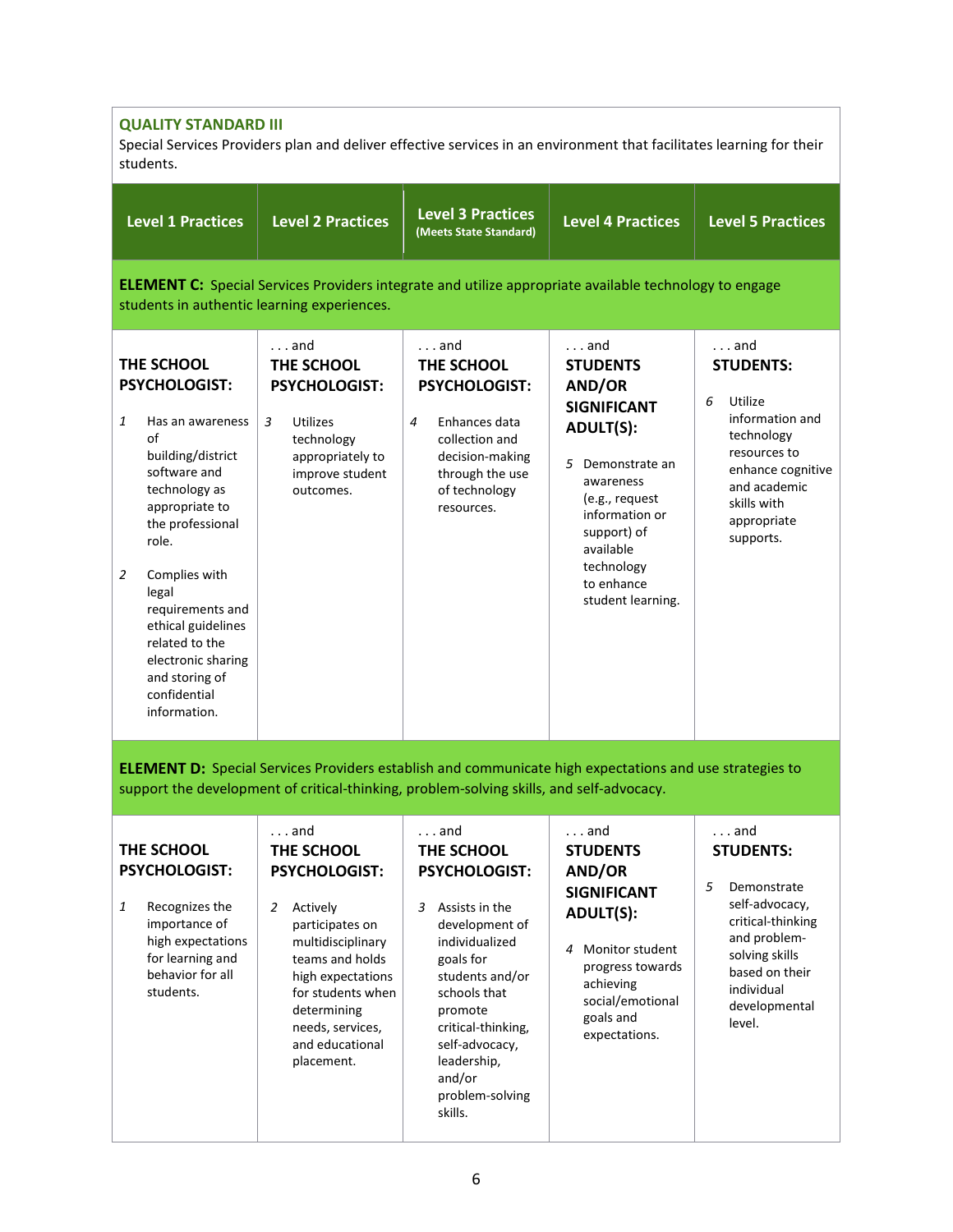| <b>QUALITY STANDARD III</b><br>Special Services Providers plan and deliver effective services in an environment that facilitates learning for their<br>students.        |                                                                                                                                                                                                                                                                            |                                                                                                                                                                                                                                                                                                                |                                                                                                                                                            |                                                                                                                                                                  |
|-------------------------------------------------------------------------------------------------------------------------------------------------------------------------|----------------------------------------------------------------------------------------------------------------------------------------------------------------------------------------------------------------------------------------------------------------------------|----------------------------------------------------------------------------------------------------------------------------------------------------------------------------------------------------------------------------------------------------------------------------------------------------------------|------------------------------------------------------------------------------------------------------------------------------------------------------------|------------------------------------------------------------------------------------------------------------------------------------------------------------------|
| <b>Level 1 Practices</b>                                                                                                                                                | <b>Level 2 Practices</b>                                                                                                                                                                                                                                                   | <b>Level 3 Practices</b><br>(Meets State Standard)                                                                                                                                                                                                                                                             | <b>Level 4 Practices</b>                                                                                                                                   | <b>Level 5 Practices</b>                                                                                                                                         |
| progress towards goals.                                                                                                                                                 |                                                                                                                                                                                                                                                                            | <b>ELEMENT E:</b> Special Services Providers develop and implement services related to student needs, learning, and                                                                                                                                                                                            |                                                                                                                                                            |                                                                                                                                                                  |
| THE SCHOOL<br><b>PSYCHOLOGIST:</b>                                                                                                                                      | $\ldots$ and<br>THE SCHOOL<br><b>PSYCHOLOGIST:</b>                                                                                                                                                                                                                         | $\ldots$ and<br>THE SCHOOL<br>PSYCHOLOGIST:                                                                                                                                                                                                                                                                    | $\ldots$ and<br><b>SIGNIFICANT</b><br>ADULT(S):                                                                                                            | $\ldots$ and<br><b>SIGNIFICANT</b><br>ADULT(S):                                                                                                                  |
| Consults and<br>1<br>collaborates with<br>others about<br>students' needs<br>and goals.<br>Has knowledge of<br>2<br>varied models<br>and strategies of<br>consultation. | 3<br>Plans for and<br>provides<br>evidenced-based<br>mental health<br>and/or behavioral<br>interventions for<br>students.<br>Collaborates with<br>4<br>team in planning<br>for and/or<br>providing mental<br>health and/or<br>behavioral<br>interventions for<br>students. | 5<br>Uses a<br>consultative<br>problem-solving<br>process for<br>planning,<br>implementing,<br>and evaluating<br>academic and<br>mental health<br>services.<br>6<br>Engages in<br>data-based<br>decision-making<br>when planning for<br>and/or providing<br>services to<br>address student<br>needs and goals. | 7 Adapt their<br>practices based<br>on consultation to<br>better meet<br>student needs.                                                                    | Generalize or<br>8<br>transfer<br>knowledge gained<br>through<br>consultation to<br>other<br>contexts/other<br>students.                                         |
|                                                                                                                                                                         |                                                                                                                                                                                                                                                                            | <b>ELEMENT F:</b> Special Services Providers model and promote effective communication.                                                                                                                                                                                                                        |                                                                                                                                                            |                                                                                                                                                                  |
| THE SCHOOL<br>PSYCHOLOGIST:<br>1<br>Understands the<br>importance of<br>communicating<br>effectively.                                                                   | $\ldots$ and<br>THE SCHOOL<br><b>PSYCHOLOGIST:</b><br>2<br><b>Uses</b><br>communication<br>skills to establish<br>good working<br>relationships<br>(rapport) with<br>students and<br>significant adults.                                                                   | $\ldots$ and<br>THE SCHOOL<br><b>PSYCHOLOGIST:</b><br>3<br>Provides feedback<br>related to student<br>behavior,<br>performance,<br>and/or progress to<br>students and/or<br>significant<br>adult(s).<br>Tailors<br>4<br>communications<br>to be both<br>developmentally<br>and culturally<br>relevant.         | $\ldots$ and<br><b>STUDENTS</b><br>AND/OR<br><b>SIGNIFICANT</b><br><b>ADULT(S):</b><br>5 Utilize feedback<br>to enhance<br>student learning<br>and growth. | $\ldots$ and<br><b>STUDENTS</b><br>AND/OR<br><b>SIGNIFICANT</b><br><b>ADULT(S):</b><br>Demonstrate<br>6<br>effective<br>communication<br>related their<br>needs. |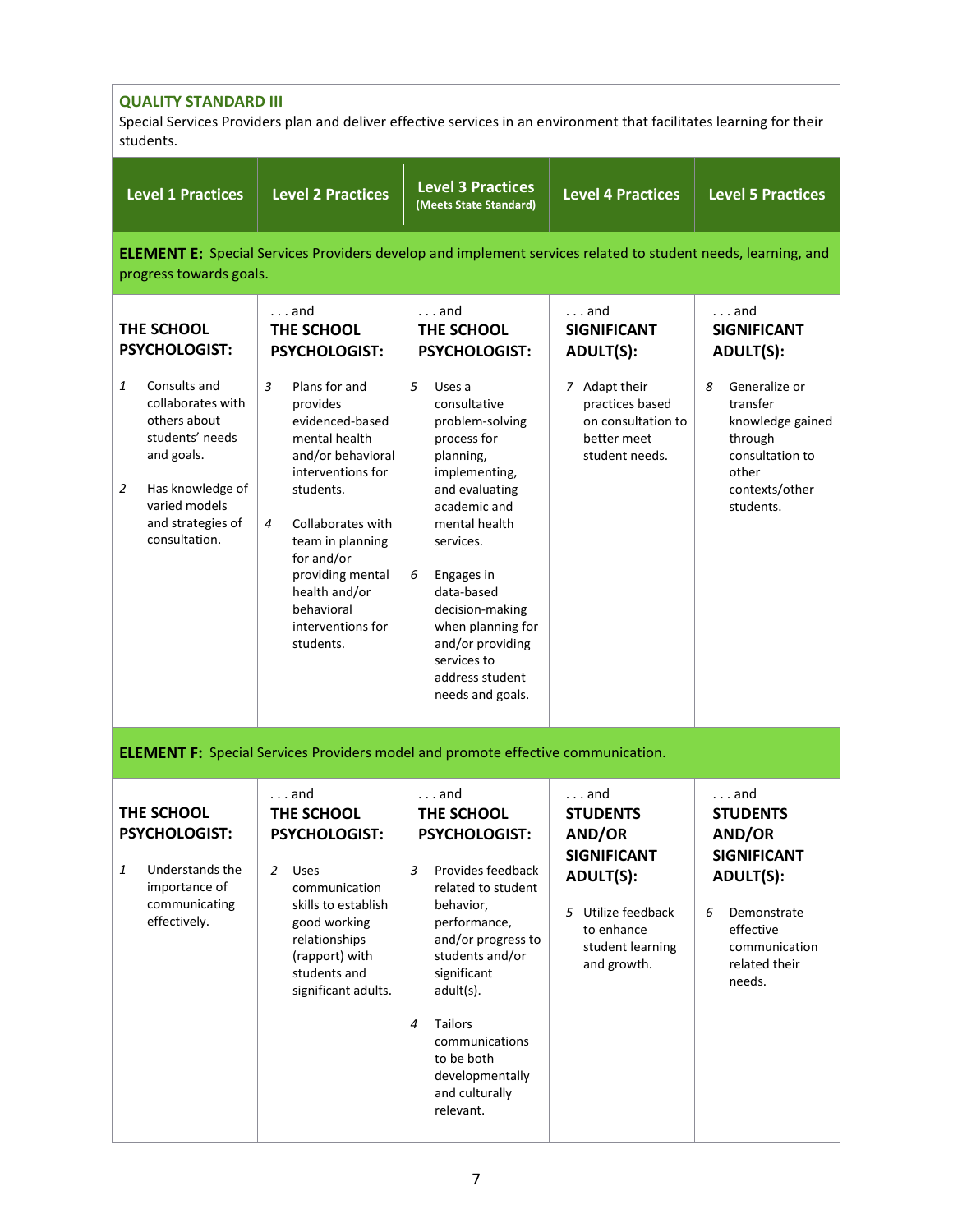| <b>QUALITY STANDARD IV</b><br>Special Services Providers demonstrate professionalism through ethical conduct, reflection, and leadership.                                                                                                                                                        |                                                                                                                                                                                                                                            |                                                                                                                                                                                                                                                                                                                                                |                                                                                                                                                                |                                                                                                                                                                                                                                            |  |  |
|--------------------------------------------------------------------------------------------------------------------------------------------------------------------------------------------------------------------------------------------------------------------------------------------------|--------------------------------------------------------------------------------------------------------------------------------------------------------------------------------------------------------------------------------------------|------------------------------------------------------------------------------------------------------------------------------------------------------------------------------------------------------------------------------------------------------------------------------------------------------------------------------------------------|----------------------------------------------------------------------------------------------------------------------------------------------------------------|--------------------------------------------------------------------------------------------------------------------------------------------------------------------------------------------------------------------------------------------|--|--|
| <b>Level 1 Practices</b>                                                                                                                                                                                                                                                                         | <b>Level 2 Practices</b>                                                                                                                                                                                                                   | <b>Level 3 Practices</b><br>(Meets State Standard)                                                                                                                                                                                                                                                                                             | <b>Level 4 Practices</b>                                                                                                                                       | <b>Level 5 Practices</b>                                                                                                                                                                                                                   |  |  |
|                                                                                                                                                                                                                                                                                                  | <b>ELEMENT A:</b> Special Services Providers demonstrate high standards for ethical and professional conduct.                                                                                                                              |                                                                                                                                                                                                                                                                                                                                                |                                                                                                                                                                |                                                                                                                                                                                                                                            |  |  |
| THE SCHOOL<br><b>PSYCHOLOGIST:</b>                                                                                                                                                                                                                                                               | $\ldots$ and<br>THE SCHOOL<br><b>PSYCHOLOGIST:</b>                                                                                                                                                                                         | $\ldots$ and<br>THE SCHOOL<br><b>PSYCHOLOGIST:</b>                                                                                                                                                                                                                                                                                             | $\ldots$ and<br>THE SCHOOL<br><b>PSYCHOLOGIST:</b>                                                                                                             | and<br>THE SCHOOL<br><b>PSYCHOLOGIST:</b>                                                                                                                                                                                                  |  |  |
| 1<br>Understands that<br>school<br>psychological<br>services must be<br>provided within<br>the context of<br>ethical,<br>professional, and<br>legal standards<br>and regulations.<br>2<br><b>Maintains</b><br>confidentiality of<br>student records<br>and information<br>as required by<br>law. | 3<br>Demonstrates<br>ethical behavior,<br>including honesty,<br>integrity, fair<br>treatment, and<br>respect for<br>others.<br>4<br>Maintains<br>positive,<br>productive, and<br>respectful<br>relationships with<br>colleagues.           | 5<br>Adheres to<br>current ethical,<br>professional, and<br>legal standards<br>and regulations.<br>6<br><b>Maintains</b><br>confidentiality of<br>all sensitive data,<br>information, and<br>communications.                                                                                                                                   | 7<br>Models high<br>expectations for<br>ethical behavior<br>for staff and<br>students.<br>8<br>Encourages<br>colleagues to<br>demonstrate<br>ethical behavior. | 9<br>Recognizes and<br>takes action to<br>hold colleagues<br>accountable for<br>ethical behavior<br>through positive,<br>respected and<br>legal channels.                                                                                  |  |  |
| THE SCHOOL                                                                                                                                                                                                                                                                                       | <b>ELEMENT B:</b> Special Services Providers link professional growth to their professional goals.<br>$\ldots$ and<br>THE SCHOOL                                                                                                           | $\ldots$ and<br>THE SCHOOL                                                                                                                                                                                                                                                                                                                     | $\ldots$ and<br>THE SCHOOL                                                                                                                                     | and<br>THE SCHOOL                                                                                                                                                                                                                          |  |  |
| <b>PSYCHOLOGIST:</b><br>Completes<br>1<br>required<br>professional<br>development<br>according to state<br>and/or<br>district/BOCES<br>policies.<br>2<br>Develops<br>professional<br>goals.                                                                                                      | <b>PSYCHOLOGIST:</b><br>3<br>Selects and<br>participates in<br>professional<br>development to<br>improve<br>professional<br>practice.<br>Uses performance<br>4<br>feedback from<br>supervisor and/or<br>colleagues to<br>improve practice. | <b>PSYCHOLOGIST:</b><br>5<br>Develops a<br>professional<br>growth plan<br>based on current<br>research and the<br>likelihood of<br>having a positive<br>impact on<br>student, school,<br>and district<br>outcomes.<br>6<br>Participates in<br>professional<br>learning<br>opportunities<br>consistent with<br>the professional<br>growth plan. | <b>PSYCHOLOGIST:</b><br>7 Applies<br>knowledge and<br>skills learned<br>through<br>professional<br>development to<br>practice.                                 | <b>PSYCHOLOGIST:</b><br>8<br>Establishes<br>continuous<br>improvement<br>strategies,<br>including seeking<br>feedback from<br>colleagues,<br>parents, and/or<br>supervisors, to<br>identify and<br>self-monitor<br>professional<br>growth. |  |  |